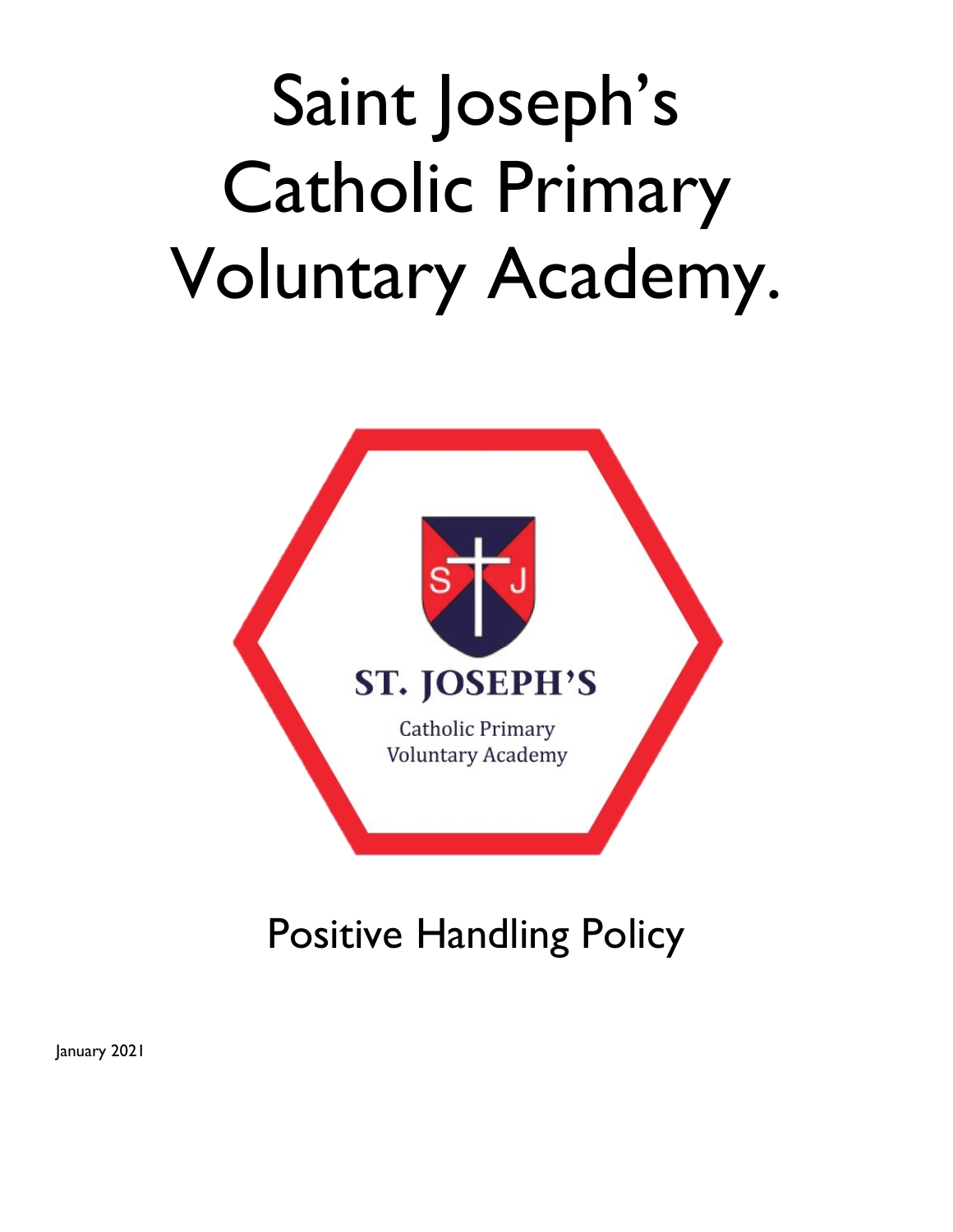#### **Positive handling policy**

Throughout this policy the terms school and academy are interchangeable.

| <b>Date</b>  | <b>Review Date</b> | <b>Nominated Governor</b> |
|--------------|--------------------|---------------------------|
| January 2021 | January 2022       | <b>R. Mellows</b>         |

*This policy has been updated in light of the current restrictions in place due to Covid19.*

*During this period where restrictions are in place, physical contact with children (e.g. to give first aid and to employ positive handling / physical management techniques will only be used in emergency situations). In terms of positive handling physical management, where children are presenting as a danger to themselves or others, all de-escalation techniques will be employed by staff as a first option.*

*If behaviours continue to escalate or pose a danger to the child or others, one parent or carer will be asked to attend school, (adhering to all visitor procedures when they enter the building). Where this is the case all children will be removed from the area, (if not already implemented), staffing will be kept to a minimum to ensure the ongoing safety of the pupil. Staff will have access to any available and appropriate PPE equipment.*

*Where behaviours are continuing that are putting children or staff in danger, including the breaching of social distancing*  regulations, or in cases where a child is being physically violent or spitting at others, parents will be asked to take their child home *in order to ensure the safety of others.*

*The child's place in school, during this period of restrictions will be discussed and reviewed in conjunction with the St Therese of Lisieux Catholic Multi-Academy Trust and the Local Authority. This is to ensure the ongoing safety of the wider school community.*

#### **Aims**

The aims of this Positive Handling Policy are to:

- Provide clarification on the use of physical management in school
- To enable staff to feel more informed and confident about the use of physical management when they believe it to be necessary (and as a lastresort)
- To make clear the responsibilities of Headteacher, senior staff and Governing Bodies in respect of this power.

This policy has been written with due regard to the Equality Act 2010 and is drawn from advice contained in the document 'Use of Reasonable Force – Advice for Headteachers, staff and governing bodies' issued July 2013 by the Department for Education.

At St Joseph's we aim to avoid the need for positive handling and regard this as a last resort. We always aim to deal with behaviour using a positive approach and therefore this policy should be read in connection with the behaviour policy.

Schools have a duty of care to their pupils. This may involve all staff, on very rare occasions, having to having to physically intervene with pupils to prevent them harming themselves, others or damaging property. Staff must not remove shoes from pupils, fasten them in chairs or lock doors as a form of behaviour management.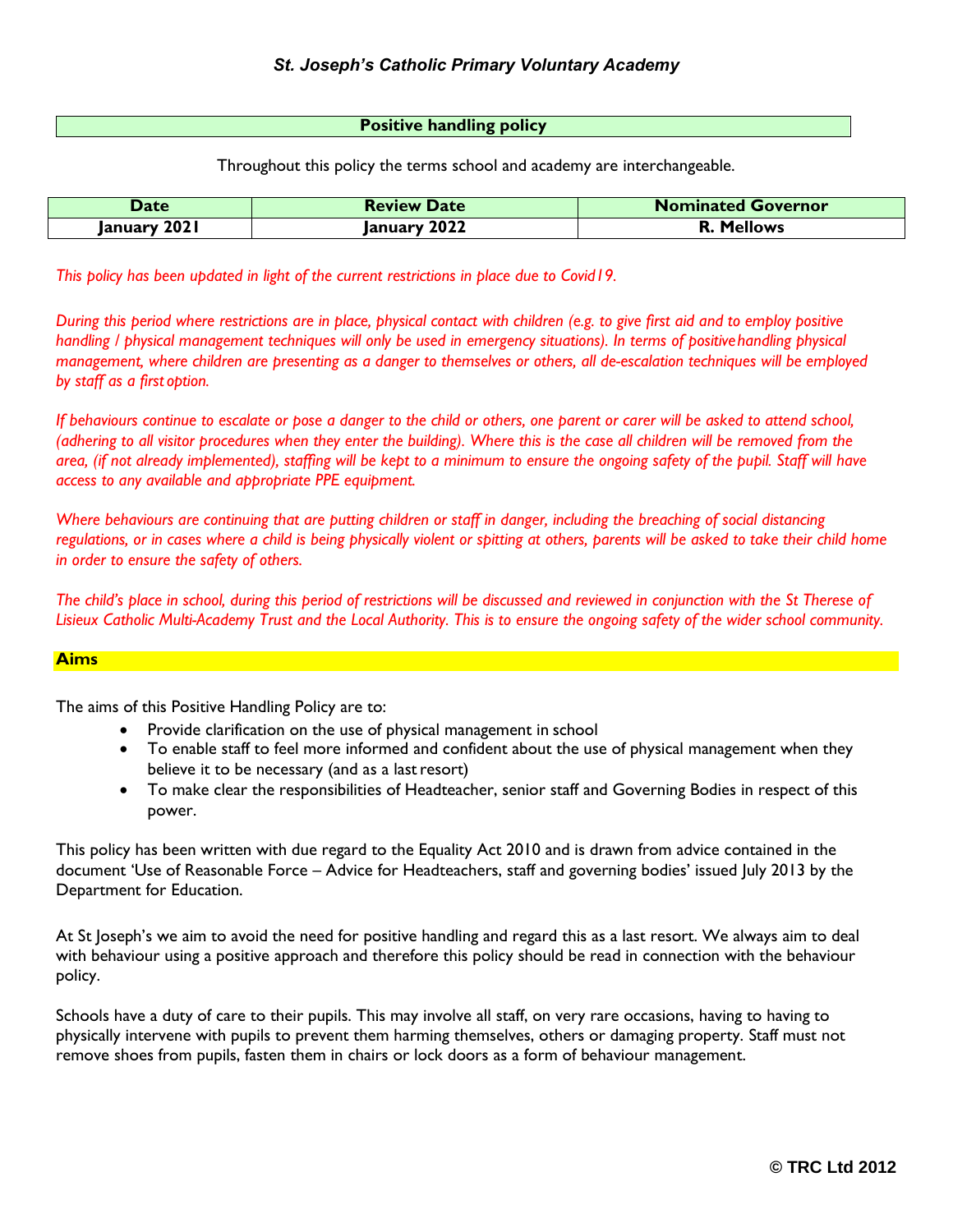#### **The Legal Framework**

Section 93 of the Education and Inspections Act 2006 enables school staff to use such force as is reasonable in the circumstances to prevent a pupil from doing or continuing to do any of the following:

- Committing a criminal offence.
- Causing personal injury to themselves or another.
- Causing damage to property belonging to them or another, including the school.
- Any behaviour prejudicing the maintenance of good order and discipline in the school.

#### **What is physical management / reasonable force?**

The term 'reasonable force' or 'physical management' covers the broad range of actions that may be used by school staff that involves a degree of physical contact with pupils.

The decision on whether or not to physically intervene is down to the professional judgement of the staff member concerned and should always depend on the individual circumstances.

Physical restraint should be applied as an act of care and control with the intention or re-establishing verbal control as soon as possible and at the same time allows the pupil to regain self-control. This can range from guiding a pupil to safety by the arm through to more extreme circumstances such as breaking up a fight or where a student needs to be restrained to prevent violence or injury.

As mentioned above, schools generally use physical management to control pupils and to restrain them. Control means either passive physical contact, such as standing between pupils or blocking a pupil's path, or active physical contact such as leading a pupil by the arm out of a classroom.

Restraint means to hold back physically or to bring a pupil under control. It is typically used in more extreme circumstances, for example when two pupils are fighting and refuse to separate without physical intervention.

School staff should always try to avoid acting in a way that might cause injury, but in **extreme** cases it may not always be possible to avoid injuring the pupil. Staff must not remove shoes from pupils, fasten them in chairs or lock doors as a form of behaviour management.

#### **Who may use physical management?**

The staff to which this lawful power is granted are defined in the Act. In the first instance staff trained in positive handling should be called upon to manage a child however in circumstances where this is not possible, the Headteacher expressly gives authority to:

- a) All staff who have control or charge of pupils (including teaching staff, teaching assistants, special needs assistants, midday assistants and supply staff) who work at the school. And
- b) The Headteacher also gives authorisation to those who do not usually have such control or charge- for example catering staff, and suitable unpaid volunteers such as parents/carers or Governors accompanying pupils on school organised visits – only in circumstances where the safety of the child or other children becomes an imperative.

#### **Schools can use physical management:**

In situations where a pupil (including one from another school) is on school premises or elsewhere, in the lawful control or charge of a staff member – for example on a school visit.

- To remove disruptive children from the classroom where they have refused to follow an
- instruction to do so;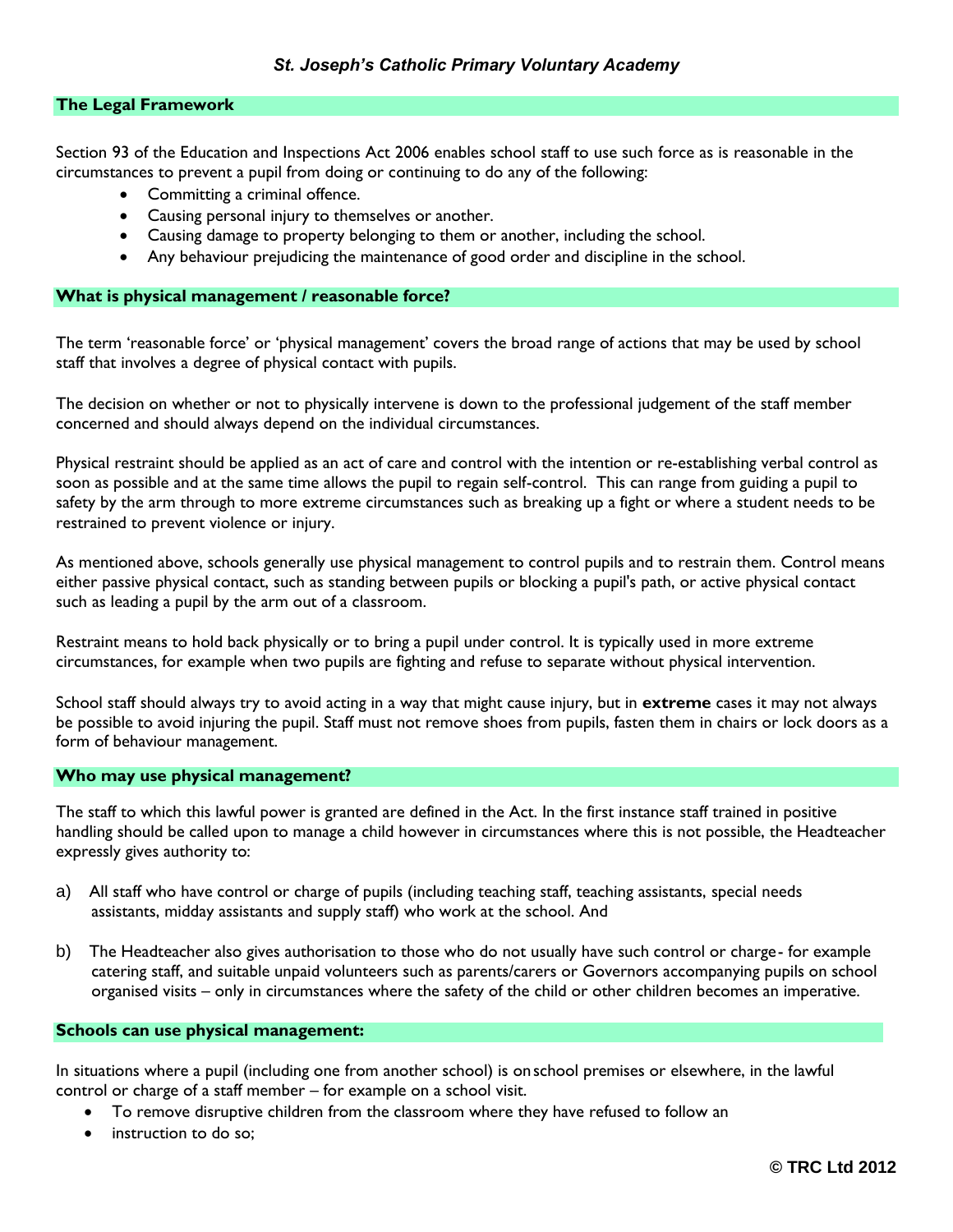- To prevent a pupil behaving in a way that disrupts a school event or a school trip or visit;
- To prevent a pupil leaving the classroom where allowing the pupil to leave would risk their safety or lead to behaviour that disrupts the behaviour of others;
- To prevent a pupil from attacking a member of staff or another pupil, or to stop a fight in the playground;
- To restrain a pupil at risk of harming themselves through physicaloutbursts.

#### **Schools cannot:**

Use force as a punishment – **it is always unlawful to use force as a punishment.**

#### **Deciding whether to use physical management**

As a general rule staff should only use physical management when:

- All other de-escalation procedures have proven to be in effective.
- The potential consequences of not intervening are sufficiently serious to justify it.
- The chance of achieving the desired outcome by other non-physical means are low; and the risk associated with not using force outweighs the risk of using it.
- Staff do not require parental consent to apply reasonable force / physical management on a pupil.

#### **Using Physical Management**

Before using force, staff should - where practicable - instruct the pupil / pupils to stop and explain why, articulating the implications to safety of themselves or others. Care should be taken to avoid giving the impression that the member of staff is angry or frustrated, or are acting to punish the child.

- The adult should remain calm,
- Tell the pupil what they are doing and use the minimum force necessary.
- Another member of staff should be alerted if possible.
- Use simple and clear language
- Use techniques taught through team teach training

Appropriate use of physical management will range from physical passive presence in between pupils, to blocking a pupil's path, ushering them by placing a hand in the centre of the back, leading them by the hand or arm, to in more extreme circumstances using appropriate restraining holds using the Team Teach techniques of single wrist or caring c's.

Particular attention will be given to individuals' needs which arise from statements of SEN or disability.

Whilst it is highly desirable that staff should avoid acting in any way which might reasonably be expected to cause an injury, in truly exceptional circumstances it is recognised that it may not always be possible to avoid. Any such injury caused will be properly investigated by the school and will require justification.Types of incidents where physical intervention may be required

*(As described in Circular 99/9 and the Department of Education 2002)*

These fall into three broad categories

- 1) Action due to imminent risk of injury;
- 2) Action due to developing risk of injury or significant damage to property;
- 3) Action where a pupil is behaving in a way that compromising good order and discipline.

Examples of situations that fall into one of the first two categories are: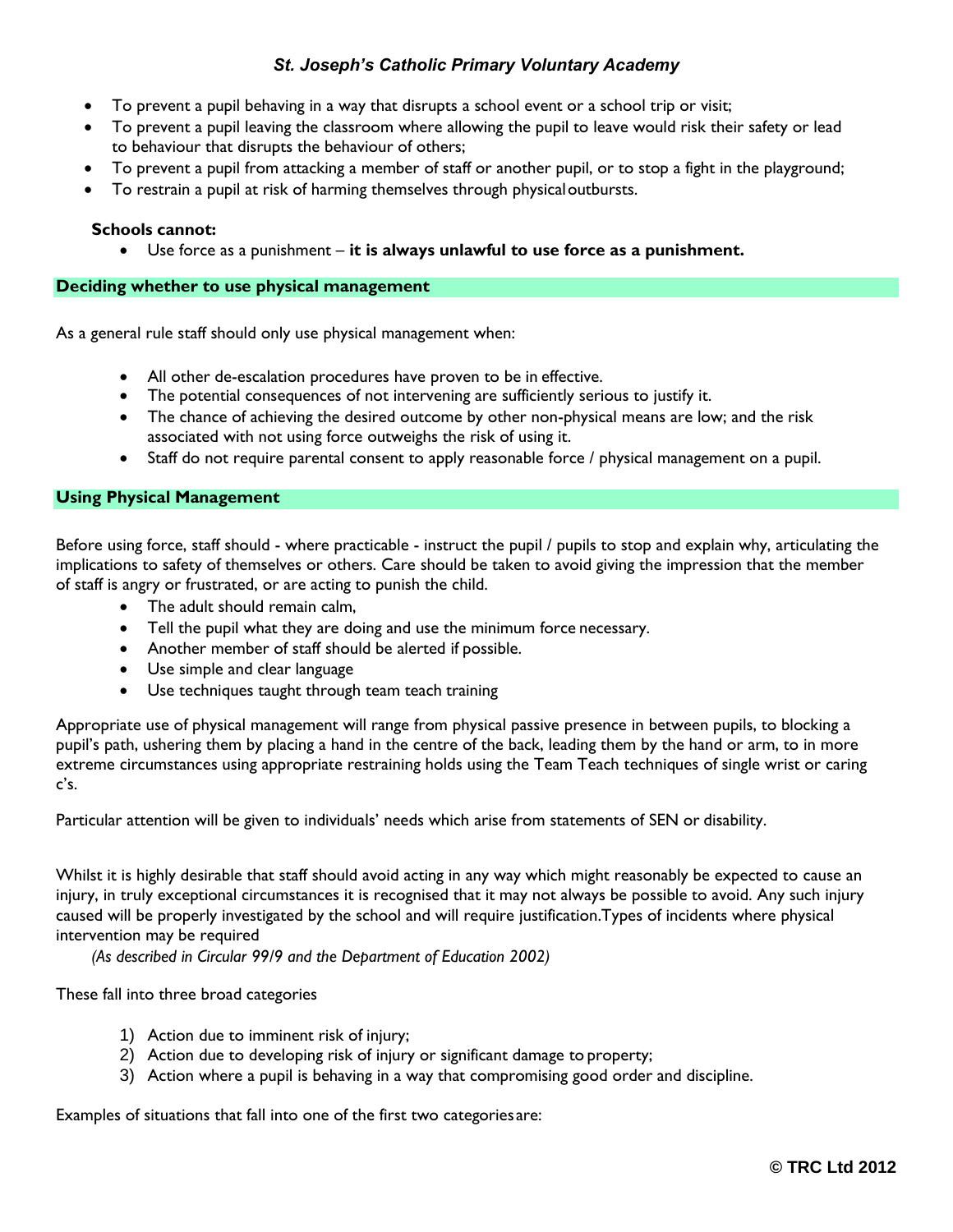- A pupil attacks a member of staff or another pupil;
- Pupils are fighting;
- A pupil is engaged in, or is on the verge of committing, deliberate damage or vandalism to property;
- A pupil is causing, or is at risk of causing, injury or damage by accident, by rough play, or by misuse of dangerous materials or objects;
- A pupil is running in a corridor or they might cause an accident or injury to himself, herself or to others;
- A pupil absconds from a class or tries to leave school (this will only apply if a pupil could be at risk if not kept in the classroom or at school).

Examples of situations that fall into the third category are:

- A pupil persistently refuses to obey an instruction to leave a classroom
- A pupil is behaving in a way that is seriously disrupting a lesson

#### **Acceptable Measures of Physical Intervention / Management**

The use of any degree of force can only be deemed reasonable if:

- a) It is delivered in accordance with the seriousness of the incident andthe consequences which it is intended to prevent;
- b) It is carried out as the minimum to achieve the desired result;
- c) The age, and level of understanding of the pupil are taken into account;
- d) It is likely to achieve the desired result.

Wherever possible assistance will be sought form another member of staff before intervening.

#### **Children with known challenging behaviours/links to SEND**

Some children that attend our school may display challenging behaviour linked to a particularly SEN. If a child is known to have these behaviours a meeting between parents/carers, the Headteacher and the Special Educational Needs Co-Ordinator (SENCo) will take place. The behaviour policy and positive handling policy will be explained in full to parents/carers. If required the child will have in place a risk assessment which has been agreed and signed by parents/carers.

#### **Training for Staff**

Physical restraint is an available option, only to be used when other means of dealing with the situation have failed. Staff are made aware of this policy and have training on safeguarding, that will ensure they are aware of their duties and the law. Some staff in school have received Team Teach training and this is repeated every 2-3 years.

Advice is also taken from professionals, if needed, around helping a specific child or a specific physical management technique.

#### **Recording Incidents**

St Joseph's will keep a record of each significant incident of the use of physical management to control and restrain. If a restraint has been used, then this will be documented in a bound and numbered book. The incident will also be recorded on CPOMs by all staff involved.

The purpose of recording is to ensure that policy guidelines are followed, to inform parents/carers, to inform future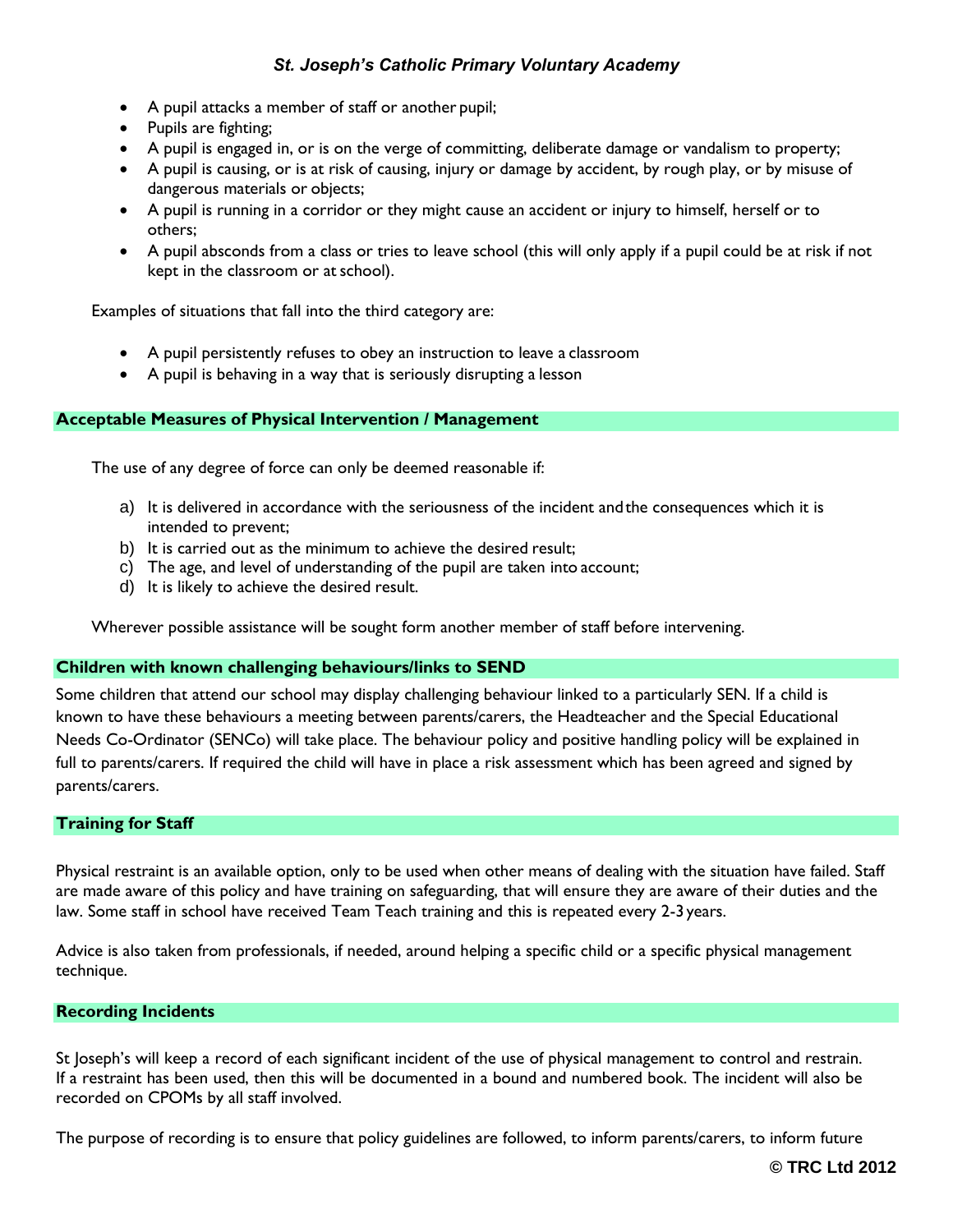planning as part of school improvement processes, to prevent misunderstanding or misinterpretation of the incident and to provide a record for any future enquiry.

Parents / carers will be informed of the incident. School will provide details of the incident and what type of physical management , if any, was used on the child. Parents/carers will be asked to sign to say that they have been informed if possible. Each time an incident occurs procedures will be reviewed and recorded to potentially prevent a repeat of a similar incident.

#### **Post-incident support**

- If injuries result from the application of physical management, medical help should be sought straight away. It is also important to ensure that staff and pupils are given emotional support.
- As soon as possible after the incident parents / carers should be informed by telephone and if possible parents will be invited in to school to sign thebound and numbered book.
- When assessing the incident, consideration may be given to involving multi- agency partners to offer support or advice.
- Where a pupil is responsible for injury to another, as well as holding him/her to account and issuing appropriate sanction, the pupil will be given the opportunity to repair the relationships with pupils and staff affected by the incident. The pupil will be offered appropriate support to help develop strategies for avoiding such crisis points in future. The parents / carers of the other child will be informed.
- Children who have been subjected to a physical management will be given the opportunity to discuss the incident with a member of staff at the first reasonable opportunity following the incident. Such discussions will offer pupils and staff fresh opportunities to work together and renew relationships that may be strained by the incident.
- Pupils will be informed of ways in which their behaviours could change in order to prevent a repetition of the incident.

#### **Links between challenging behaviours and signs of abuse**

We are aware that challenging and repeated negative or anti-social behaviours displayed by children can often be the signs of abuse. This could be peer on peer abuse or abuse by an adult. We are therefore vigilant as a staff to monitor behaviours and log any patterns or concerns in line with the safeguarding and child protection procedures in school.

#### **Other physical contact with pupils**

There are occasions when physical contact, other than reasonable force, with a pupil is proper and necessary.

Examples of where touching a pupil might be proper or necessary:

- Holding the hand of the child at the front/back of the line when going to assembly or when walking together around the school;
- When comforting a distressed pupil;
- When a pupil is being congratulated or praised;
- To demonstrate how to use a musical instrument;
- To demonstrate exercises or techniques during PE lessons or sports coaching;
- To give first aid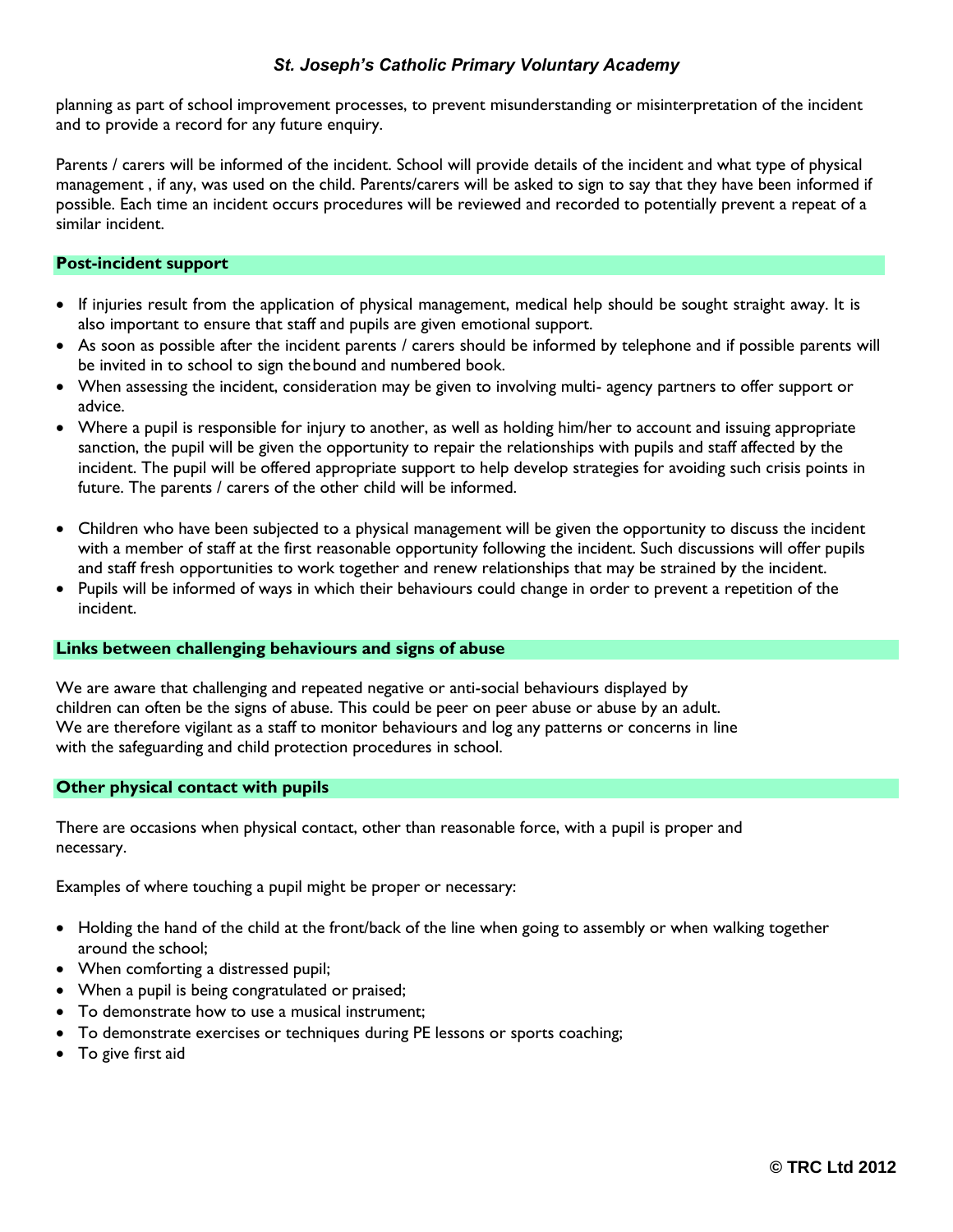#### **Complaints and allegations**

A clear Positive Handling Policy, adhered to by all staff and shared with parents, should help avoid complaints by parents/carers. It is unlikely to prevent all complaints and if a complaint is made against a member of staff about the use of force, the school will follow the guidance set out in Section Eight of the Use of Reasonable Force: Advice for Headteachers, staff and governing bodies DfE-000602011.

Any complaints received by the Headteacher from parents/carers, staff or any other persons regarding alleged ill treatment of pupils or injuries received by a student during the course of physical intervention must be investigated fully by the Headteacher. The chair of Governors and St Therese of Lisieux Academy Trust will be informed of complaints.

The Complaints Procedure is available on the school website or request from the school office.

#### **Responsibility for the Policy and Procedure**

#### **Role of the Governing Body**

The Governing Body has:

- delegated powers and responsibilities to the Headteacher to ensure all school personnel and stakeholders are aware of and comply with this policy;
- **•** responsibility for ensuring that the school complies with all equalities legislation;
- nominated a designated Equalities governor to ensure that appropriate action will be taken to deal with all prejudice related incidents or incidents which are a breach of this policy;
- **•** responsibility for ensuring funding is in place to support this policy;
- responsibility for ensuring this policy and all policies are maintained and updated regularly;
- **•** responsibility for ensuring all policies are made available to parents;
- **P** responsibility for the effective implementation, monitoring and evaluation of this policy

#### **Role of the Headteacher and Senior Leadership Team**

The Headteacher and the Senior Leadership Team will:

- ensure all school personnel, pupils and parents are aware of and comply with this policy;
- **v** work closely with the governing body;
- **P** provide leadership and vision in respect of equality

#### **Role of School Personnel**

School personnel will:

- **Comply with all aspects of this policy;**
- implement the school's equalities policy and schemes;
- **P** report and deal with all incidents of discrimination;
- attend appropriate training sessions on equality;
- **•** report any concerns they have on any aspect of the school community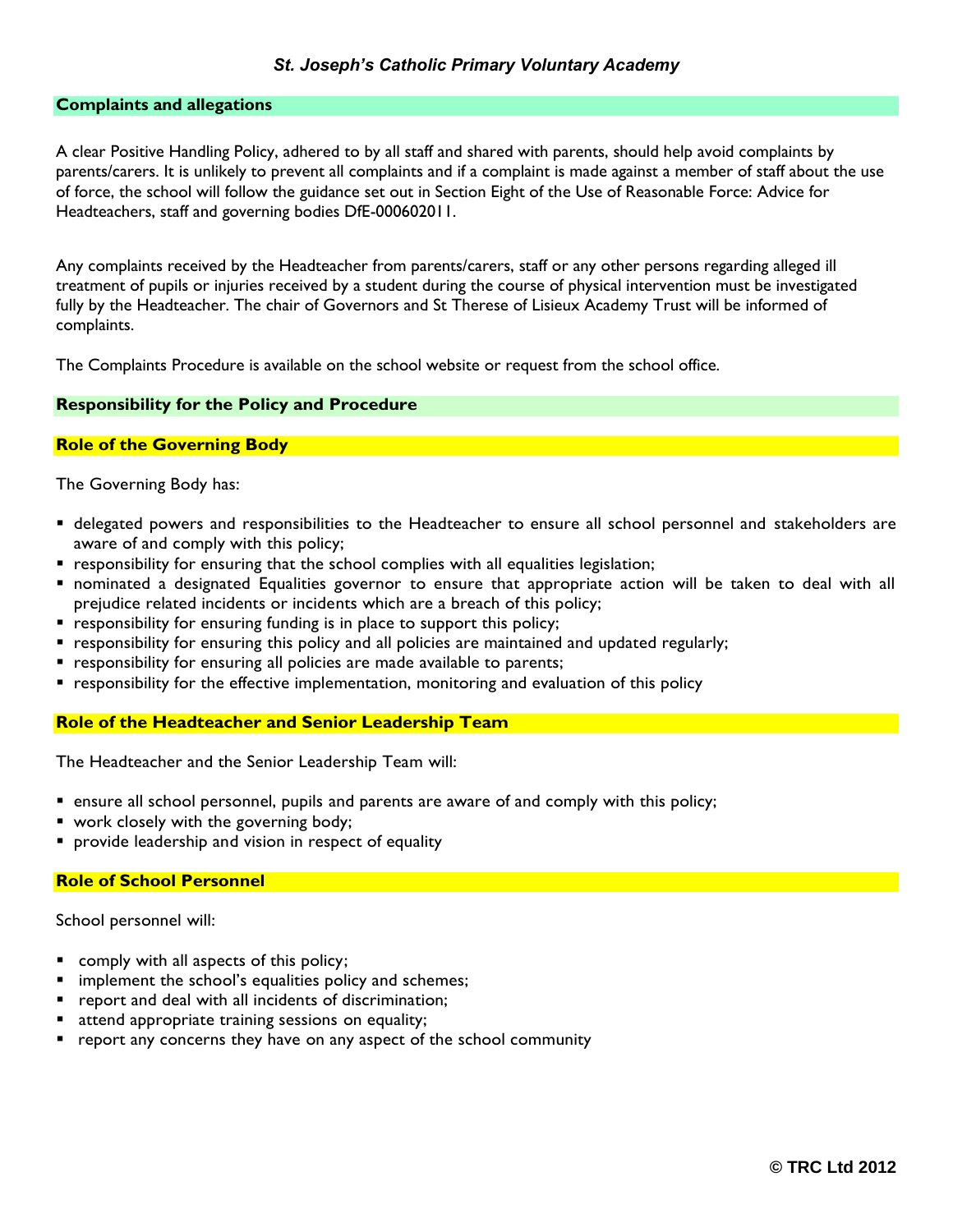## **Role of Pupils**

Pupils will:

- be aware of and comply with this policy;
- support the school mission statement;
- liaise with the school council;
- take part in questionnaires and surveys

#### **Role of the School Council**

The School Council will be involved in:

- discussing improvements to this policy during the school year;
- reviewing the effectiveness of this policy with the headteacher or a senior teacher

**Role of Parents/Carers**

Parents/carers will:

- **be aware of and comply with this policy;**
- be asked to take part periodic surveys conducted by the school;
- support the school mission statement

#### **Raising Awareness of this Policy**

We will raise awareness of this policy via:

- the School Prospectus
- the school website
- the Staff Handbook
- communications with home such as newsletters and texts

#### **Training**

We ensure all school personnel have equal chances of training, career development and promotion.

Periodic training will be organised for all school personnel so that they are kept up to date with new information and guide lines concerning equal opportunities.

#### **Equality Impact Assessment**

Under the Equality Act 2010 we have a duty not to discriminate against people on the basis of their age, disability, gender, gender identity, pregnancy or maternity, race, religion or belief and sexual orientation.

This policy has been equality impact assessed and we believe that it is in line with the Equality Act 2010 as it is fair, it does not prioritise or disadvantage any pupil and it helps to promote equality at this school.

#### **Monitoring the Effectiveness of the Policy**

The effectiveness of this policy will be reviewed every two years (or when the need arises) by the Headteacher or a senior teacher and the necessary recommendations for improvement will be made to the Governors.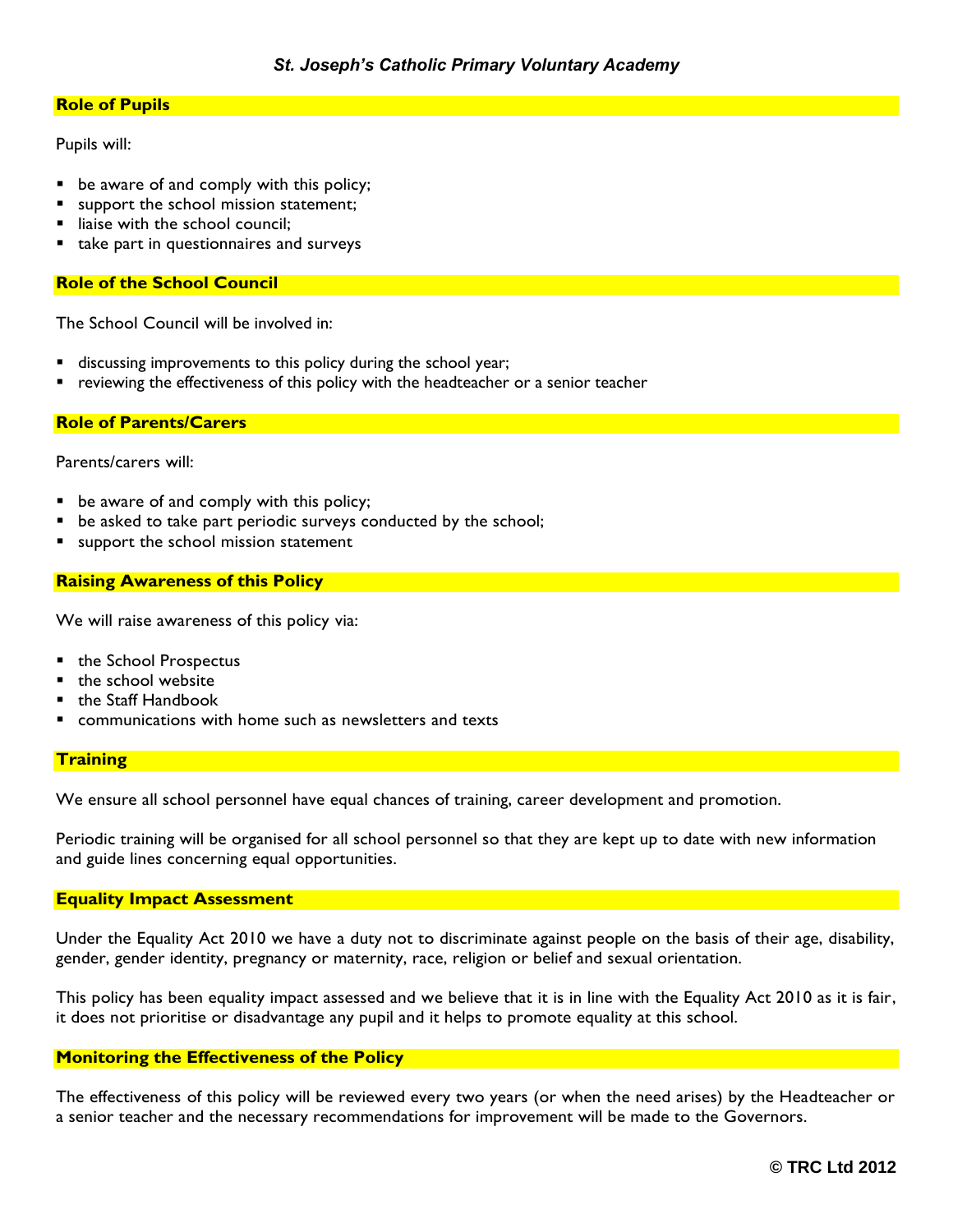| Headteacher:                    | E. McCullagh | Date: | January 2021 |
|---------------------------------|--------------|-------|--------------|
| <b>Chair of Governing Body:</b> | R. Mellows   | Date: | January 2021 |